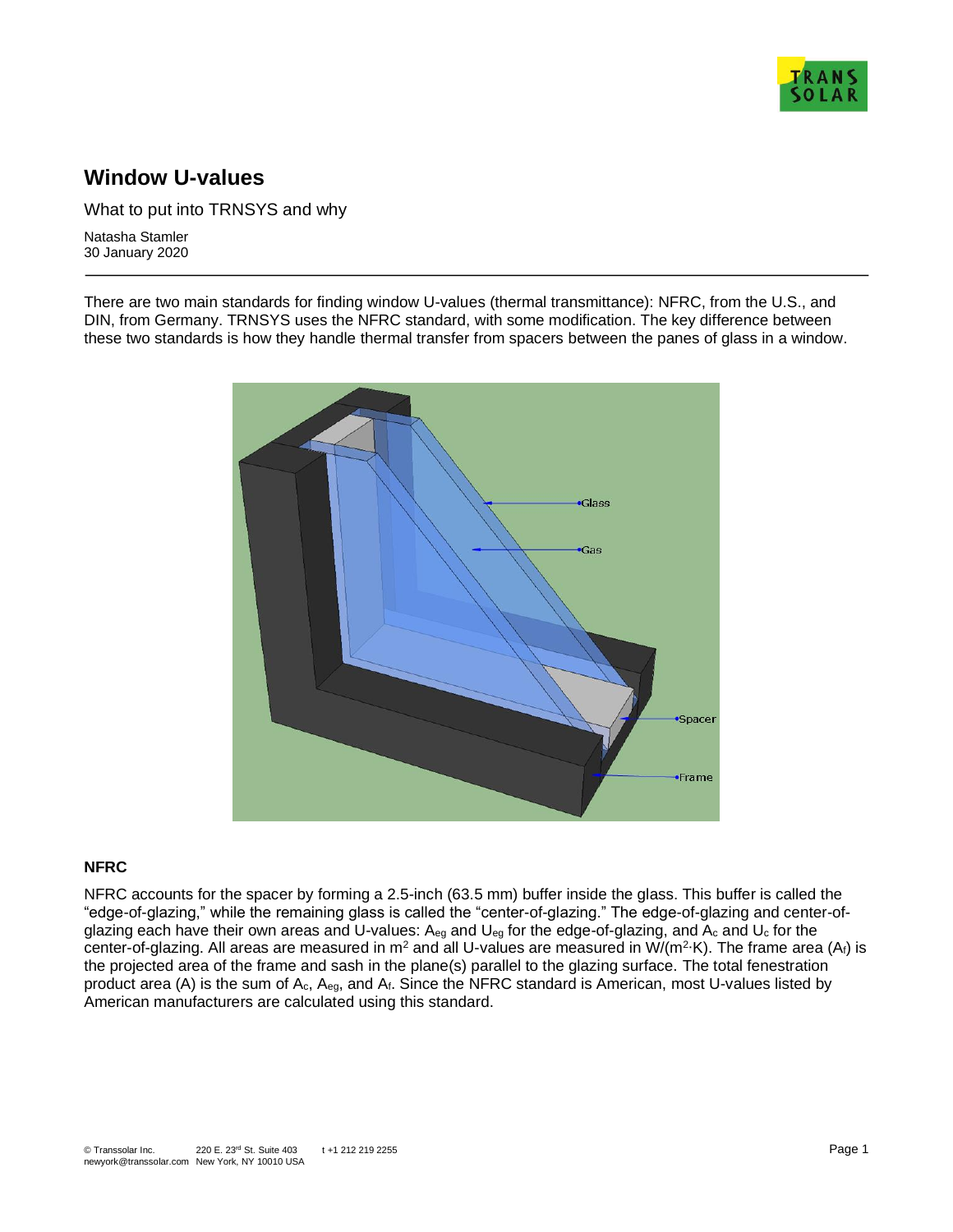

## **DIN**

There is no equivalent to "edge-of-glazing" in the DIN standard. Instead of forming a buffer, the DIN standard uses the total perimeter of the glazing ( $I_g$ ), measured in m, and linear thermal transmittance (Ψ<sub>f</sub>), measured in W/(m∙K). The total perimeter of the glazing is the sum of the visible perimeter of the glass panes in the window. The DIN standard combines edge-of-glazing and center-of-glazing into one value, glazed area (Ag), which is the smaller of the visible areas seen from both sides. This is one of the main reasons why European manufacturers will report U-values that are lower than similar products from American manufacturers. The frame area (At) is comparable between the two standards, representing the larger of the internal and external projected frame areas. The area of the window  $(A_w)$  is the sum of  $A_g$  and  $A_f$ . Since the DIN standard is German, most U-values listed by European manufacturers are calculated using this standard.



# DIN (European Standard)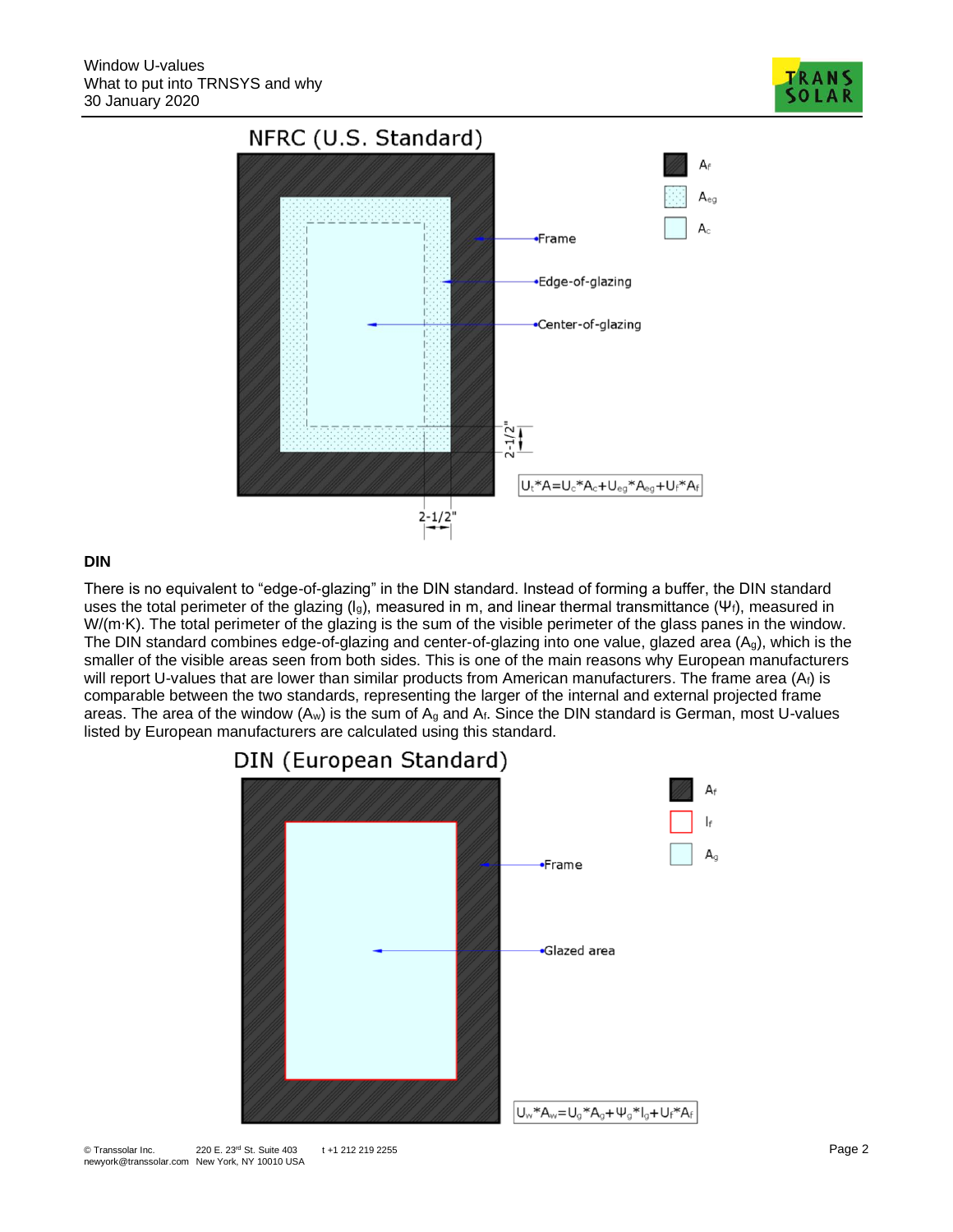

## **Finding Area**

When finding the area of the glass, either  $A_c$  for NFRC or  $A_q$  for DIN, only the part of the pane facing the outside is included. For standard, flat windows, this is straightforward to find. However, this can be more difficult to find for more complex glass curtain walls, which may be curved or sloped.



Glass with an irregular form is shown in color on the left. Only the components facing out, shown on the right, are included in the area of glass for the U-value calculation. Note how the light orange component of the pane (third from left) is not included in the area at all since it is perpendicular to the front plane.

## **TRNSYS Inputs**

When using TRNSYS, you should use the NFRC standard instead of DIN. Pay extra attention to numbers received from European manufacturers as these are often found using the DIN standard. In addition, you must make sure that film coefficients are excluded from  $U_f$  (really you are inputting the frame's conductance instead of its thermal transmittance). Normal NFRC U-values usually include film coefficients.

While the normal NFRC calculation is interested in the frame area, A<sub>f</sub>, TRNSYS is interested in the frame fraction. The frame fraction can be found by taking the ratio of  $A_f$  to A.

#### **References**

International Organization for Standardization (ISO). 2000. "Thermal performance of windows, doors and shutters – Calculation of thermal transmittance – Part 1: Simplified method." ISO 10077-1:2000(E). <https://www.sis.se/api/document/preview/898916/>